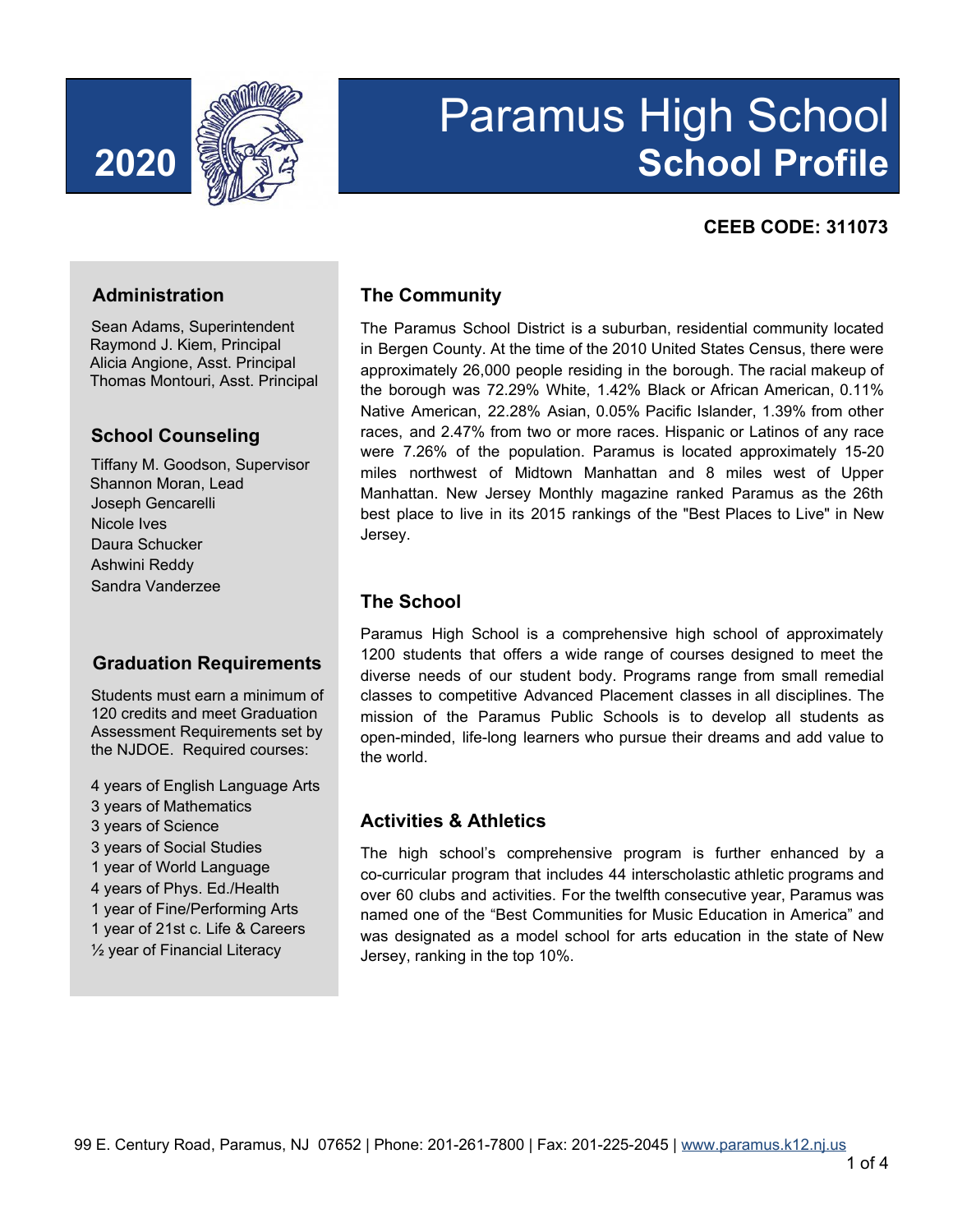

**The instructional program** at Paramus High School provides a wide variety of academic opportunities in order to meet the common and individual needs of our students, with rigorous standards encouraged and pursued. Our strong elective program, with over 100 courses, is supplemented with online, virtual courses

#### **Dual Enrollment**

Paramus High School has developed several college partnerships, providing students with opportunities to earn college credit while still in high school. Current partnerships include: Syracuse University, Seton Hall University, Fairleigh Dickinson University, Kean University, Berkeley College and Bergen Community College.

#### **Advanced Placement Courses**

Paramus High School offers twenty-six (26) AP courses. Fulfillment of entrance criteria and teacher recommendation are required for enrollment in an AP course. An appeals process allows students who do not meet the criteria to be considered for placement.

| AP English Lang & Composition | AP Span Lang & Culture | AP Biology               |
|-------------------------------|------------------------|--------------------------|
| AP English Lit & Composition  | AP Calculus AB         | AP Chemistry             |
| AP United States History I    | AP Calculus BC         | AP Environmental Science |
| AP United States History II   | <b>AP Statistics</b>   | AP Macro/Microeconomics  |
| AP European History*          | AP Computer Science A  | AP Art History           |
| AP Government & Politics      | AP Comp Sci Principles | AP Photography           |
| AP Psychology                 | AP Physics 1           | AP Studio Art            |
| AP German Language & Culture  | AP Physics 2           | AP Music Theory          |
| AP Italian Language & Culture | AP Physics C*          |                          |

#### **Grading**

Paramus High School's academic year is divided into two semesters with official grades reported in early February for semester one courses and late June for semester two and full-year courses. The GPA is calculated on a weighted 4.0 scale with an extra .75 for all Honors courses and an extra 1.5 for all Advanced Placement courses. Final grades are determined according to the following formula: Full-year courses - Each marking period = 22.5%; final exam = 10%. Semester courses – Each marking period = 45%; final exam = 10%.

| <b>Grade</b>  | QP <sub>s</sub> | <b>Honors</b> | <b>AP</b> | <b>Grade</b>  | <b>QPs</b> | <b>Honors</b>                                                     | <b>AP</b> |
|---------------|-----------------|---------------|-----------|---------------|------------|-------------------------------------------------------------------|-----------|
| $A+ = 97-100$ | 4.33            | 5.08          | 5.83      | $C+ = 77-79$  | 2.33       | 3.08                                                              | 3.83      |
| $A = 93-96$   | 4.00            | 4.75          | 5.50      | $C = 73-76$   | 2.00       | 2.75                                                              | 3.50      |
| $A - 90-92$   | 3.66            | 4.41          | 5.16      | $C - 70 - 72$ | 1.66       | 2.41                                                              | 3.16      |
| $B+ = 87-89$  | 3.33            | 4.08          | 4.83      | $D+ = 67-69$  | 1.33       | 2.08                                                              | 2.83      |
| $B = 83 - 86$ | 3.00            | 3.75          | 4.50      | $D = 65-66$   | 1.00       | 1.75                                                              | 2.50      |
| $B = 80-82$   | 2.66            | 3.41          | 4.16      |               |            | *PHS does not report rank. 7th SEM rank determines Valedictorian. |           |

99 E. Century Road, Paramus, NJ 07652 | Phone: 201-261-7800 | Fax: 201-225-2045 | www.paramus.k12.nj.us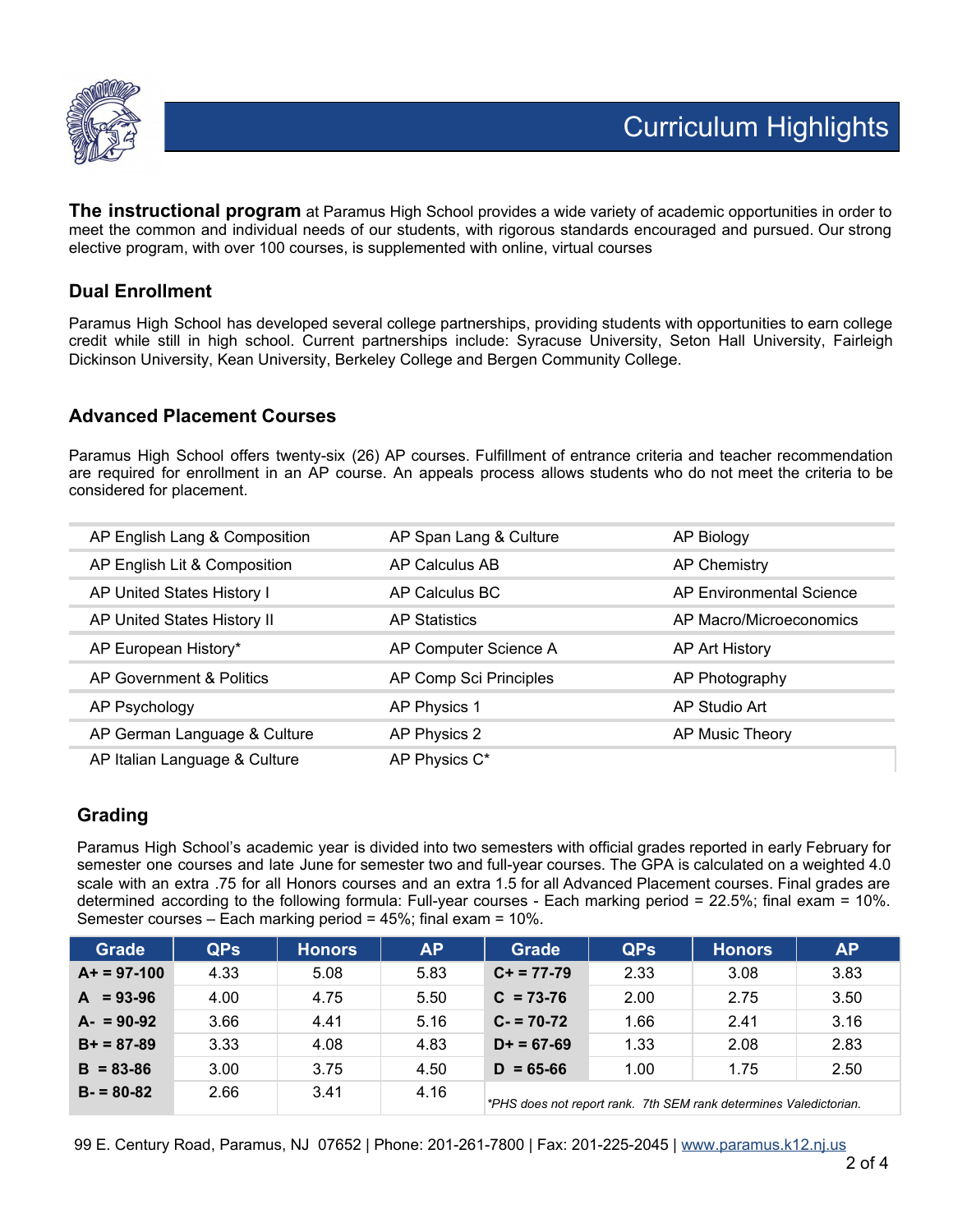

# Class of 2020 Data Highlights

| <b>Average ACT Scores (2020)</b> |                |             |         |      | <b>Average SAT Scores (2020)</b> |                 |              |             |
|----------------------------------|----------------|-------------|---------|------|----------------------------------|-----------------|--------------|-------------|
|                                  | <b>English</b> | <b>Math</b> | Reading |      | <b>Science Composite</b>         |                 | <b>EBCRW</b> | <b>Math</b> |
| <b>PHS</b>                       | 24.3           | 25.2        | 24.4    | 24.8 | 24.8                             | <b>PHS</b>      | 559          | 570         |
| ΝJ                               | $- -$          | $- -$       | $- -$   | --   | $- -$                            | <b>NJ</b>       | 541          | 540         |
| <b>National</b>                  | 20.1           | 20.4        | 21.2    | 20.6 | 20.7                             | <b>National</b> | 528          | 523         |

| <b>Average SAT Scores (2020)</b> |              |             |  |
|----------------------------------|--------------|-------------|--|
|                                  | <b>EBCRW</b> | <b>Math</b> |  |
| <b>PHS</b>                       | 559          | 570         |  |
| NJ                               | 541          | 540         |  |
| <b>National</b>                  | 528          | 523         |  |





# **AP Exam Scores (May 2020)**

All students enrolled in an AP course are required to take the AP exam to fulfill curricular requirements. Exceptions made for the 2020 exams due to distance learning.

| Total Exams Taken   301          |  |
|----------------------------------|--|
| % Scoring 3 or higher $ 82.1\% $ |  |



99 E. Century Road, Paramus, NJ 07652 | Phone: 201-261-7800 | Fax: 201-225-2045 | www.paramus.k12.nj.us